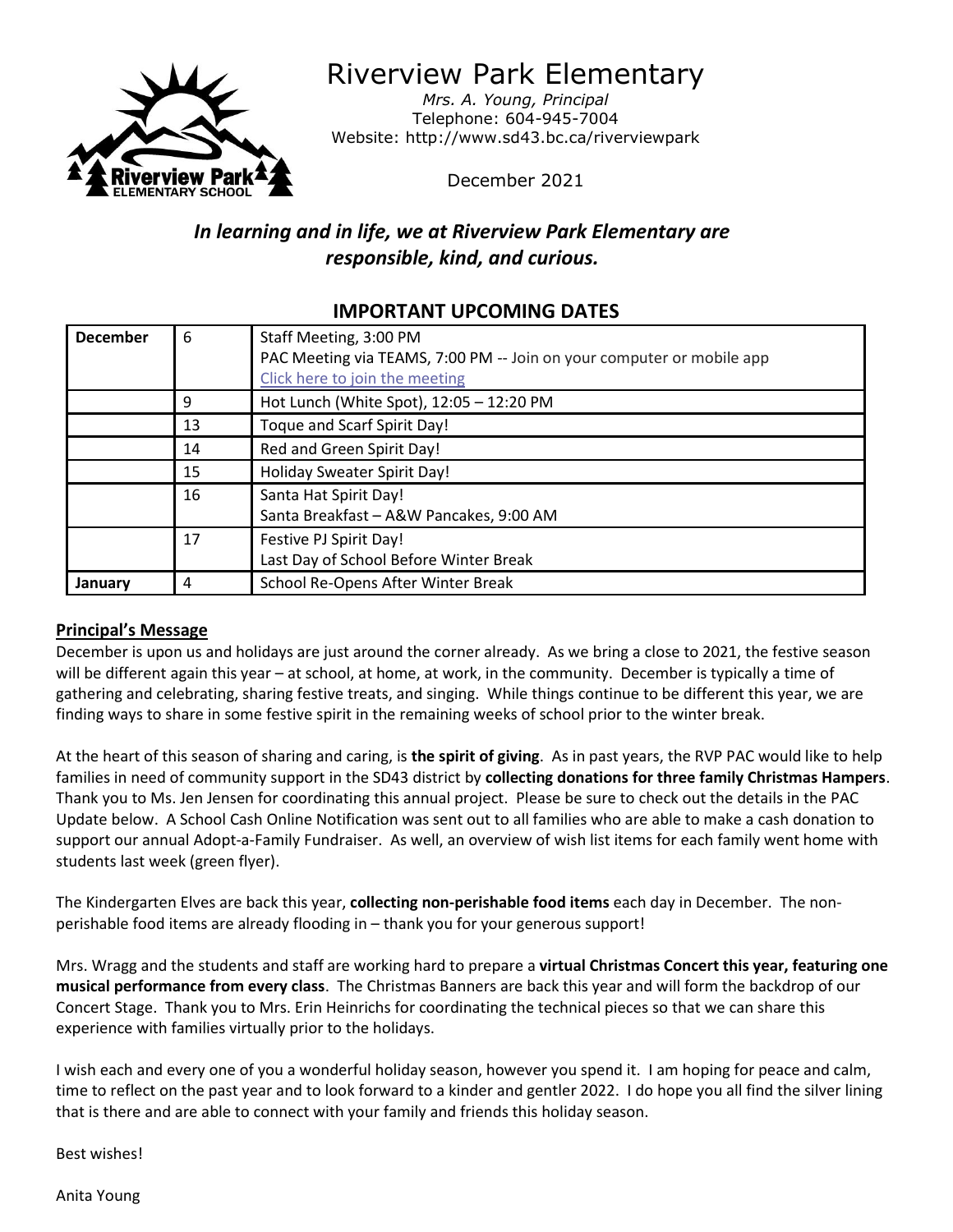#### **INFORMATION ITEMS**

#### **REPORT CARDS**

Report Cards were sent home with all students on Friday, December 3. If you have any questions or concerns about your child's Report Card, please contact your child's teacher directly. Thank you so much to our entire staff for their hard work and attention to detail throughout the reporting process. This takes a considerable amount of time and care, including the collecting and gathering of reporting data/evidence, individual conferencing with students, and drafting a meaningful and informative report card for students. I read each and every report card and it is very evident that the teachers know their students well and worked hard to communicate student learning to families this term.

#### **MASK AT SCHOOL**

Just a reminder that all students are required to wear masks at school. We do have masks available for students who forget to bring one, but we have just been informed that schools will have to start paying for their own student masks once the district supplies are gone. Some students go through 2-3 masks per day as they get lost, torn, or need to be replaced. We will continue to provide masks for students as needed, but it is helpful if students can remember to bring a mask from home and have 1 or 2 extras in their backpack in case they need a replacement throughout the day. Thank you for your support and understanding.

#### **PLANNING FOR THE 2022-2023 SCHOOL YEAR**

Plans for the upcoming school year are already underway. Please see the overview below for information on Kindergarten Registration, the Cross-Catchment Application Process, and Programs of Choice Options. For more detailed information, please visit [www.sd43.bc.ca](http://www.sd43.bc.ca/) where you will find more information under top tabs 'Schools' and 'Programs'.

#### **Kindergarten Registration**

Children who are five years old on or before December 31, 2022 may enter school in September 2022. Kindergarten registration will be held between February 1 and February 4, 2022 via online forms. These online forms will be available on our school website at the time of registration. For more information, please visit the district site at: KINDERGARTEN REGISTRATION - [School District No. 43 \(Coquitlam\) \(sd43.bc.ca\)](http://www.sd43.bc.ca/Schools/Pages/KindergartenRegistration.aspx#/=)

#### **Cross Catchment**

Parents sometimes wish for their children to attend a school that is not their catchment school. In such cases, a Cross Catchment Application is required after registering at their catchment school. School District 43 uses a random draw process for Cross Catchment applications (using in-district priority, then out-of-district).

*Cross Catchment application forms, along with more information about the process, can be accessed online at CROSS CATCHMENT - [School District No. 43 \(Coquitlam\) \(sd43.bc.ca\).](http://www.sd43.bc.ca/Schools/Pages/CrossCatchment.aspx#/=) The Cross Catchment process is open from Friday, February 4, 2022, 9 AM to Wednesday, February 9, 2022, 4 PM.*

#### **Programs of Choice**

SD43 offers Programs of Choice for families who may be interested in different learning opportunities for their children. These include Early French Immersion (Kindergarten Entry), Late French Immersion (Grade 6 Entry), Early Montessori Program (K-5), Late Montessori Program (6-8), Mandarin Bilingual Program (K-12), and the Reggio Influenced Program (K-5).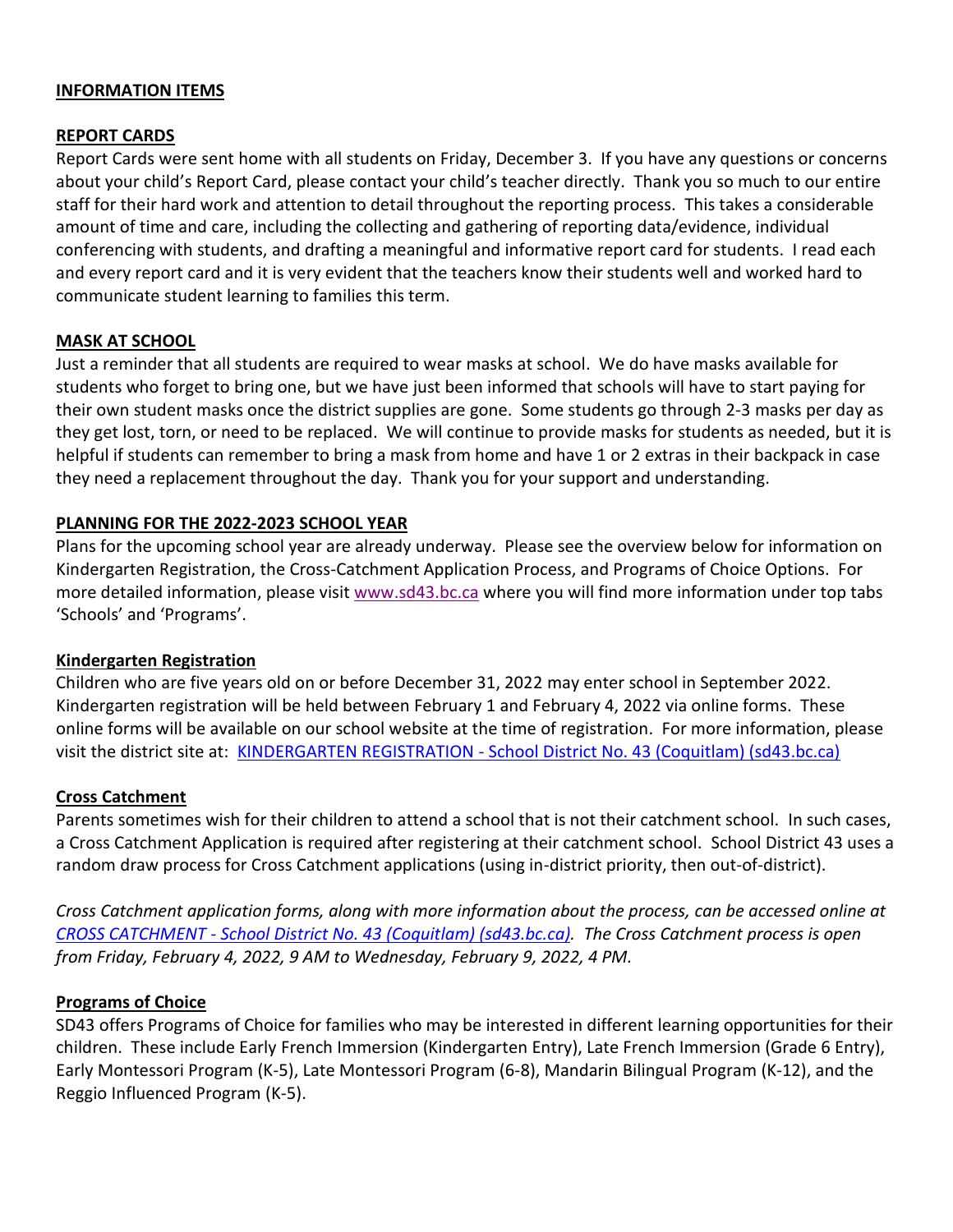## **Programs of Choice – On-Line Applications for Kindergarten**

The online application process for Kindergarten Programs of Choice opens on January 6, 2022 at 9:00 AM and closes on January 12, 2022 at 4:00 PM. The link to the application will be posted on the district website: [http://www.sd43.bc.ca](http://www.sd43.bc.ca/)

Parents must apply within this time period in order for their child to be considered for placement. Selection will be done by a random lottery draw with priority given to younger siblings of students who will be attending the Program of Choice at the same school in September 2022.

Children who are not successfully placed will be on a waitlist and must register for Kindergarten at their catchment school. Parents who currently have a child attending a Program of Choice and wish their upcoming Kindergarten child to enter must still apply and indicate "Confirmation of Sibling Status applies." Please ensure we have your most current address. For more information on Programs of Choice, please visit: Programs - [School District No. 43 \(Coquitlam\) \(sd43.bc.ca\)](http://www.sd43.bc.ca/Programs/Pages/default.aspx#/=)

### **Late Programs of Choice – On-Line Applications for Middle School**

The online application process for Late Programs of Choice for Middle School opens January 6, 2022 at 9:00 AM and closes January 12, 2022 at 4:00 PM. The link to the application will be posted on the school district website: [http://www.sd43.bc.ca](http://www.sd43.bc.ca/)

Parents must apply within this time period for their child to be considered for placement. Selection will be done by a random lottery draw with priority given to younger siblings of students who will be attending the Program of Choice at the same school in September 2022.

Children who are not successfully placed will be on a waitlist. Parents who currently have a child attending a Program of Choice and wish their upcoming child to enter must still apply and indicate "Confirmation of Sibling Status applies." Students currently enrolled in Grade 5 Montessori must apply if they wish to continue in Grade 6 Montessori. For more information on Programs of Choice, please visit: Programs - School District No. [43 \(Coquitlam\) \(sd43.bc.ca\)](http://www.sd43.bc.ca/Programs/Pages/default.aspx#/=)

### **GRADE 5 UPDATES**

### **Catchment Letter**

All parents of Grade 5 students will be receiving the annual Catchment Area letter this month which will indicate your child's catchment Middle School based on the address we have on file. If your address is incorrect and you believe your child should attend a different school, you must contact the office as soon as possible so that the documentation on file can be updated. This is an important part of our process for transitioning students in Grade 5 to their new school for September.

### **Grade 5 Hoodies and T-Shirts Coming Soon!**

We are finalizing details for the annual Grade 5 Hoodies and T-Shirts. Thank you to Mrs. Shelley Frick for coordinating with our clothing supplier. All students have had an opportunity to choose sizing and colours according to preference. While students were not able to try hoodies and t-shirts on, students had an individual opportunity with the help of Mrs. Young to approximate a size based on samples provided. Look for the School Cash Online Notification to go out some time this week. We are just confirming pricing.

### **Middle Years Development Instrument (MDI)**

SD43 has partnered with the Human Early Learning Partnership (HELP) at the University of British Columbia to measure and promote children's social and emotional development, health, well-being, and assets through the Middle Years Development Instrument (MDI). The Middle Years Development Instrument (MDI) is a selfreport questionnaire that asks children in middle childhood about their thoughts, feelings, and experiences.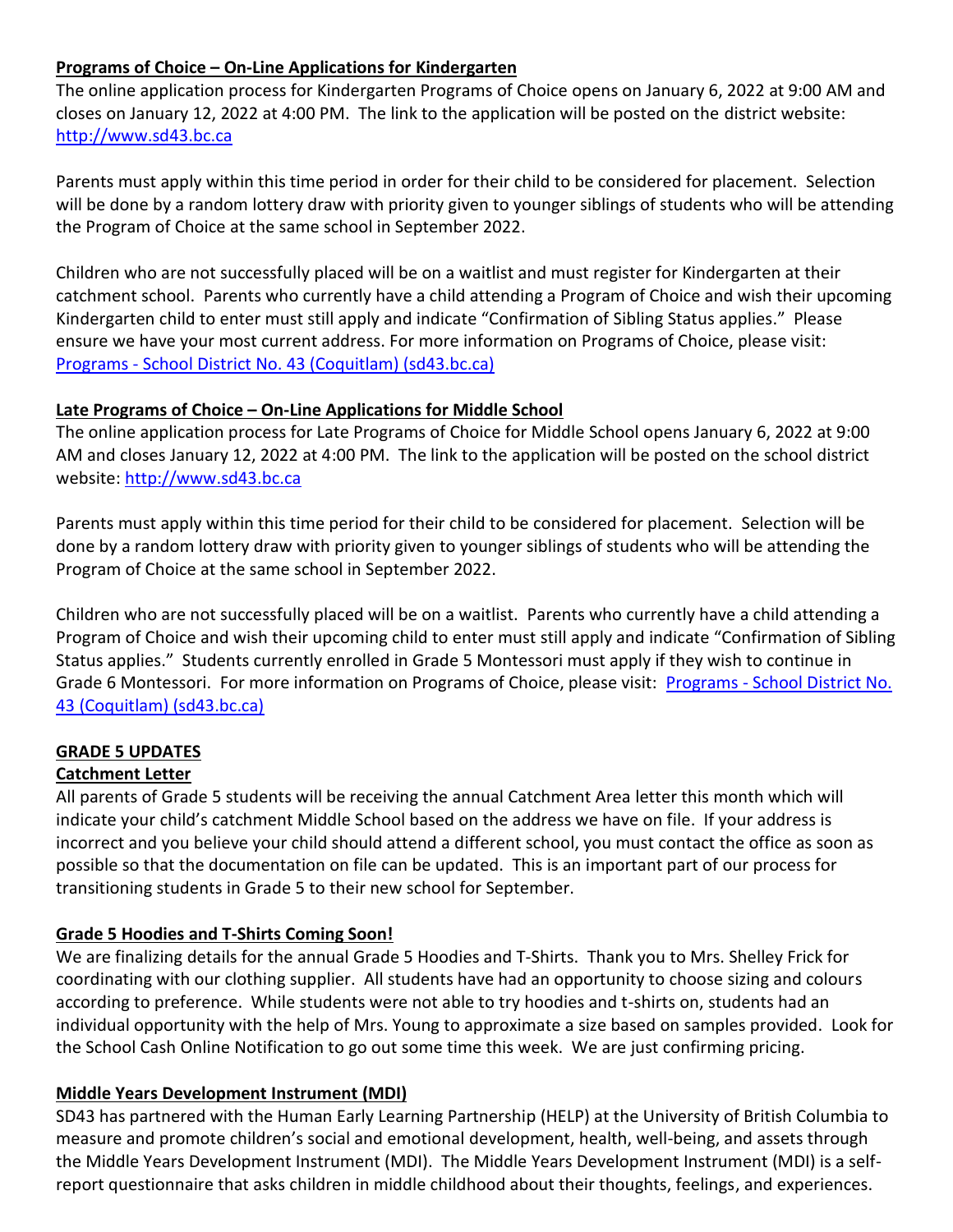This year, the MDI will be administered to students in Grade 5 across the school district. An information letter was sent to parents of Grade 5 students last week with more details about the questionnaire and our timeline for completion.

### **GRADE 4 FOUNDATION SKILLS ASSESSMENT (FSA) UPDATE**

The Grade 4 Foundation Skills Assessment results for your child will be returned to parents prior to the holidays. Please watch for this in the coming week or two.

## **DAILY HEALTH CHECK**

Thank you so much for your continued support in completing a morning Daily Health Check prior to sending your child(ren) to school. We have appreciated the tremendous support from our entire school community as everyone's collective efforts have helped us enjoy a healthier building throughout the fall term. Please don't hesitate to contact me directly if you have any questions or concerns.

## **PAC NEWS**

## **PAC Meeting – December 6 at 7:00 PM**

PAC Meetings this year will be held via TEAMS. The December PAC Meeting will be held on Monday, December 6 at 7:00 PM. All parents are welcome! Please click the link to join: [Click here to join the meeting](https://teams.microsoft.com/l/meetup-join/19%3ameeting_YTBiOWQ1NDItMTMyNS00NTVhLThlZjQtOTcxZjZlYTFmNjA4%40thread.v2/0?context=%7b%22Tid%22%3a%22d9658cef-0292-4252-9925-6442de24a44b%22%2c%22Oid%22%3a%221b590d38-a337-41db-b865-c71f6b641bf3%22%7d)

### **PAC Fundraiser Update**

## **Purdy's Chocolates**

Thank you so much to our generous RVP Community for supporting this year's Purdy's Chocolates Fundraiser. With your generosity, the PAC has raised over \$800 towards school initiatives! Thank you so much to Ms. Tanya Adams for coordinating this year's fundraiser. If you have not yet picked up your chocolates, they are available for pick-up at the Main Office.

### **Adopt-a-Family**

RVP has committed to helping three families in need of community support in the SD43 district this holiday season. More detailed information on what donations are needed and how to donate was sent home with students last week. Donations will be accepted directly at school or via School Cash Online.

### **Santa Breakfast**

In a typical school year, the school community comes together for pancakes and holiday magic in the gymnasium. This year, the PAC is finding a COVID-safe way to bring this tradition to students. On Thursday, December 16, every student will receive a pancake breakfast and milk. Pancakes will be delivered by 9:00 AM. Santa may even make a physically-distanced appearance outside each classroom. Please place an order on the Hot Lunch site to help cover the cost of the pancakes/drink (\$5 per order). Every student will receive breakfast, regardless if an order is placed or not. Each child will ONLY receive one order of pancakes.

### **DPAC News**

DPAC is hosting an opportunity for families to learn more about Post-Secondary opportunities in BC. For more information on this virtual session, including the date and time of the event, please see the attached flyer.

## **COMMUNITY CONNECTIONS – OUT OF SCHOOL TIME OPPORTUNITIES FOR CHILDREN**

Our District Community Connections and Healthy Living Coordinator, Jeff Stromgren, has provided a seasonal update on out of school time opportunities for children in our communities. Please see attached.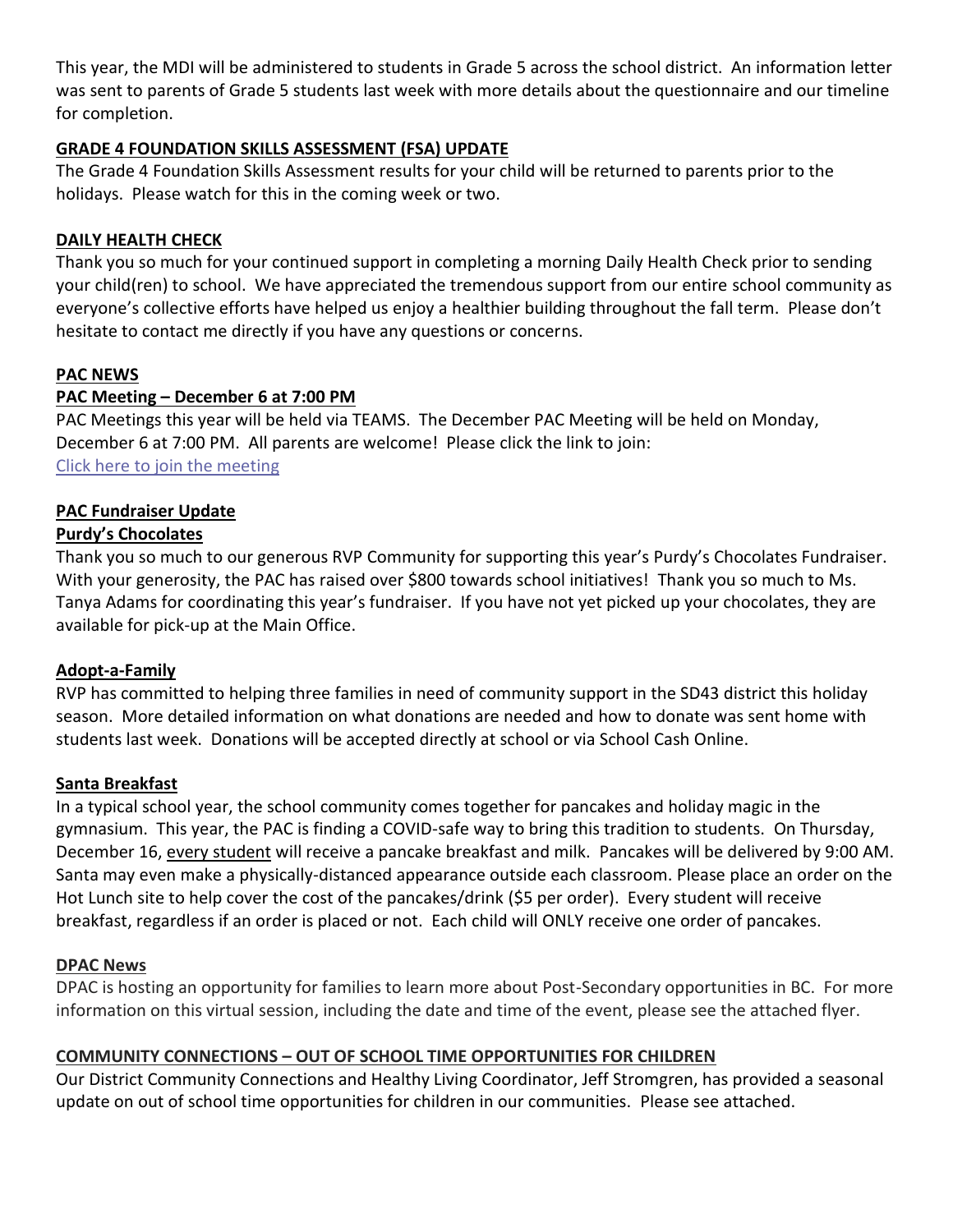#### **WINTER WEATHER**

Schools are not routinely closed due to snow or other inclement weather conditions. All schools in School District 43 (Coquitlam) will remain OPEN, if possible, during winter weather, including snowfall.

However, on occasion, a district-wide or partial-district closure is required due to extreme weather. Partialdistrict closures affecting individual schools may occur due to the very different geography within our school district. If there is a partial-district closure affected schools will be identified.

The decision on schools remaining open or needing to be closed, because of extreme weather, occurs **before 6:30 AM** so that families can plan and make alternate arrangements.

## **Any district-wide or partial-district closure will be decided and communicated by 6:30 AM via the School District 43 website www.sd43.bc.ca and CKNW AM 980 radio, CKWX 1130 radio and CBC (690) radio.**

Extreme weather can also impact transit. Transit schedules may face significant changes or cancellations due to the weather conditions. Parents seeking information on transit schedules need to consult the Translink website:<http://www.translink.ca/>

We encourage families to continuously check the School District 43 website for updates and changes: **www.sd43.bc.ca**

Learn more about SD43's process for emergency and inclement weather status updates at: <http://www.sd43.bc.ca/NewsEvents/Pages/EmergencyInformation.aspx>

## **TRAFFIC SAFETY**

### **Traffic Safety Tip #3 – Courtesy of New PAC Vice-Chair, Min Hsieh**

*As a new parent to RVP, I tried both options – parking in the neighborhood and walking, as well as driving up to school and looping through the round-about. I am typically pressed for time as most parents and now three months into the school year, I have Iearned that parking close-by and walking is faster, especially during pickup. I ask my kids to wait for me at a designated spot and they are often already there and waiting for me by the time I arrive on foot. They see me, come towards me, and we walk over to the car. Quick and painless.*

### **Traffic Congestion at Drop-Off and Pick-Up – IMPORTANT Safety Reminders!**

Our morning drop-off and afternoon pick-up has been very busy, especially on rainy days. **The traffic congestion has been challenging and, in some cases, unsafe for children**. Please do your part to help ease congestion as much as possible by remembering our drop-off and pick-up rules included in this update below.

#### **Drop-Off and Pick-Up Safety Reminders**

Please review the following important safety rules and please help us keep all our children safe by following these rules every day, even when you are in a hurry.

1**. Drop-Off/Pick-Up Lane**: Please remain at your vehicle at all times during drop-off and pick-up and when in the dropoff/pick-up lane.

2. **Parking and Round-About**: The five parking spots in the round-about are the only places where parking is permitted. At no time are parents permitted to leave their cars in the round-about area and students are not to be taken to the cars that are waiting in this area. When waiting in the round-about, cars are to proceed to the pick-up lane when space becomes available.

3. **Through Lane**: Please do not drop students off or pick students up while stopped for traffic in the through lane. Cars pull out quickly and unexpectedly and this is a concern for student safety.